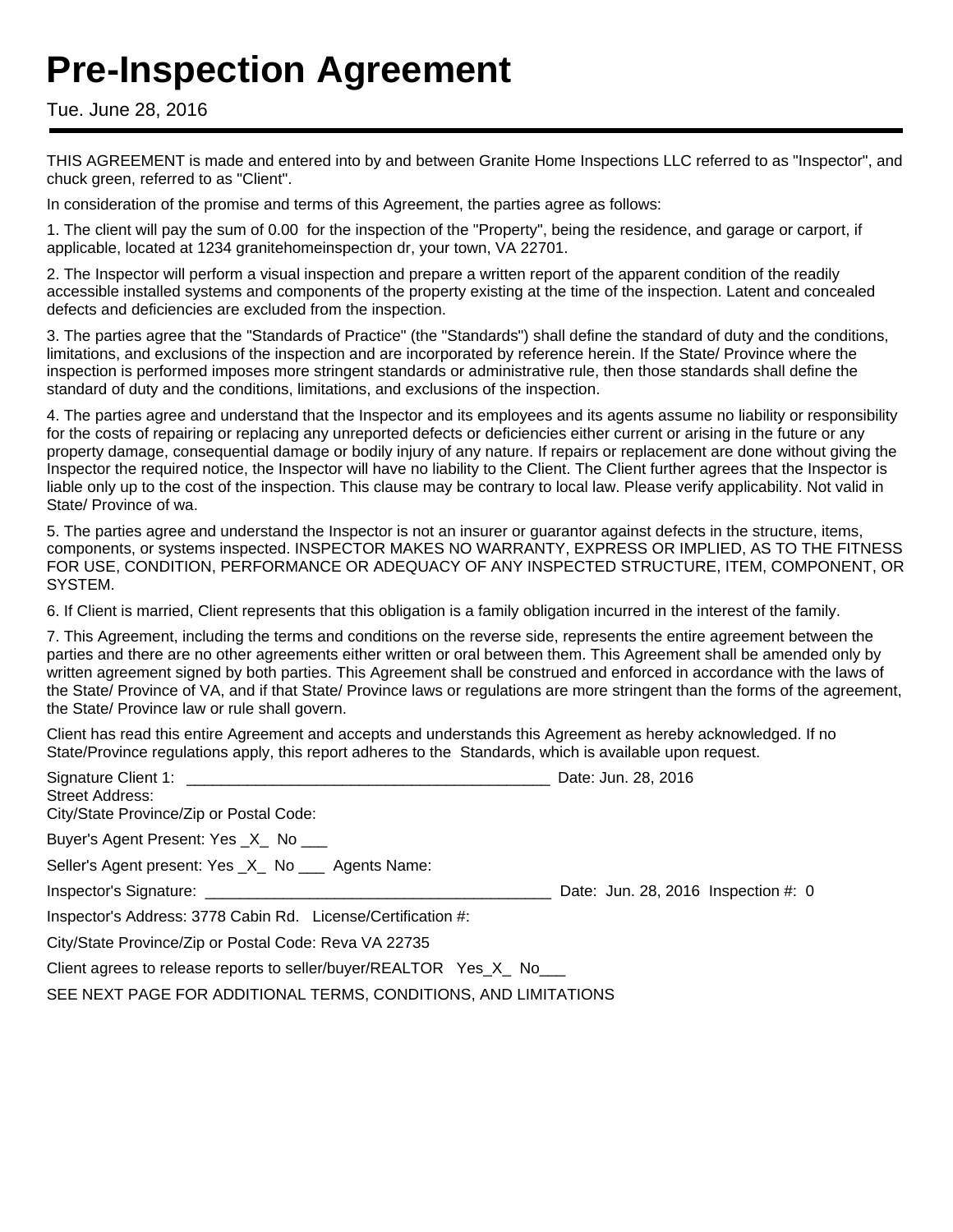## **Additional Terms, Conditions, and Limitations**

8. Systems, items, and conditions which are not within the scope of the building inspection include, but are not limited to: radon, formaldehyde, lead paint, asbestos, toxic or flammable materials, molds, fungi, other environmental hazards; pest infestation; security and fire protection systems; household appliances; humidifiers; paint, wallpaper and other treatments to windows, interior walls, ceilings, and floors; recreational equipment or facilities; pool/spa water purification systems (ozone generator/saltwater, etc.); underground storage tanks, energy efficiency measurements; motion or photo-electric sensor lighting; concealed or private secured systems; water wells; all overflow drains; heating systems accessories; solar heating systems; heat exchangers; sprinkling systems; water softener or purification systems; central vacuum systems; telephone, intercom or cable TV systems; antennae, lightning arrestors, load controllers; trees or plants; governing codes, ordinances, statutes, and covenants; and manufacturer specifications, recalls, and EIFS. Client understands that these systems, items, and conditions are excepted from this inspection. Any general comments about these systems, items, and conditions of the written report are informal only and DO NOT represent an inspection.

9. The Inspection and report are performed and prepared for the sole and exclusive use and possession of the Client. No other person or entity may rely on the report issued pursuant to this Agreement. In the event that any person, not a party to this Agreement, makes any claim against Inspector, its employees or agents, arising out of the services performed by Inspector under this Agreement, the Client agrees to indemnify, defend, and hold harmless Inspector from any and all damages, expenses, costs, and attorney fees arising from such a claim.

10. The Inspection will not include an appraisal of the value or a survey. The written report is not a compliance inspection or certification for past or present governmental codes or regulations of any kind.

11. In the event of a claim by the Client that an installed system or component of the premises which was inspected by the Inspector was not in the condition reported by the Inspector, the Client agrees to notify the Inspector at least 72 hours prior to repairing or replacing such system or component. The Client further agrees that the Inspector is liable only if there has been a complete failure to follow the standards adhered to in the report or State/Province law. Furthermore, any legal action must be brought within two (2) years from the date of the inspection, or will be deemed waived and forever barred.

12. This inspection does not determine whether the property is insurable.

13. Exclusions of systems normally inspected .

#### **DEFINITIONS**

1. Apparent Condition: Systems and components are rated as follows:

SATISFACTORY (Sat.) - Indicates the component is functionally consistent with its original purpose but may show signs of normal wear and tear and deterioration.

MARGINAL (Marg.) - Indicates the component will probably require repair or replacement anytime within five years.

POOR - Indicates the component will need repair or replacement now or in the very near future.

SIGNIFICANT ISSUES - A system or component that is considered significantly deficient, inoperable or is unsafe.

SAFETY HAZARD - Denotes a condition that is unsafe and in need of prompt attention.

2. Installed systems and components: structural components; exterior; interior; roofing; plumbing; electrical; heating; central air-conditioning (weather permitting); insulation and ventilation.

3. Readily accessible systems and components: only those systems and components where Inspector is not required to remove personal items, furniture, equipment, soil, snow, or other items which obstruct access or visibility.

4. Any component not listed as being deficient in some manner is assumed to be satisfactory.

Signature Client 1: **Example 2016** Signature Client 1: **Date: Jun. 28, 2016** 

### **See Addendum**